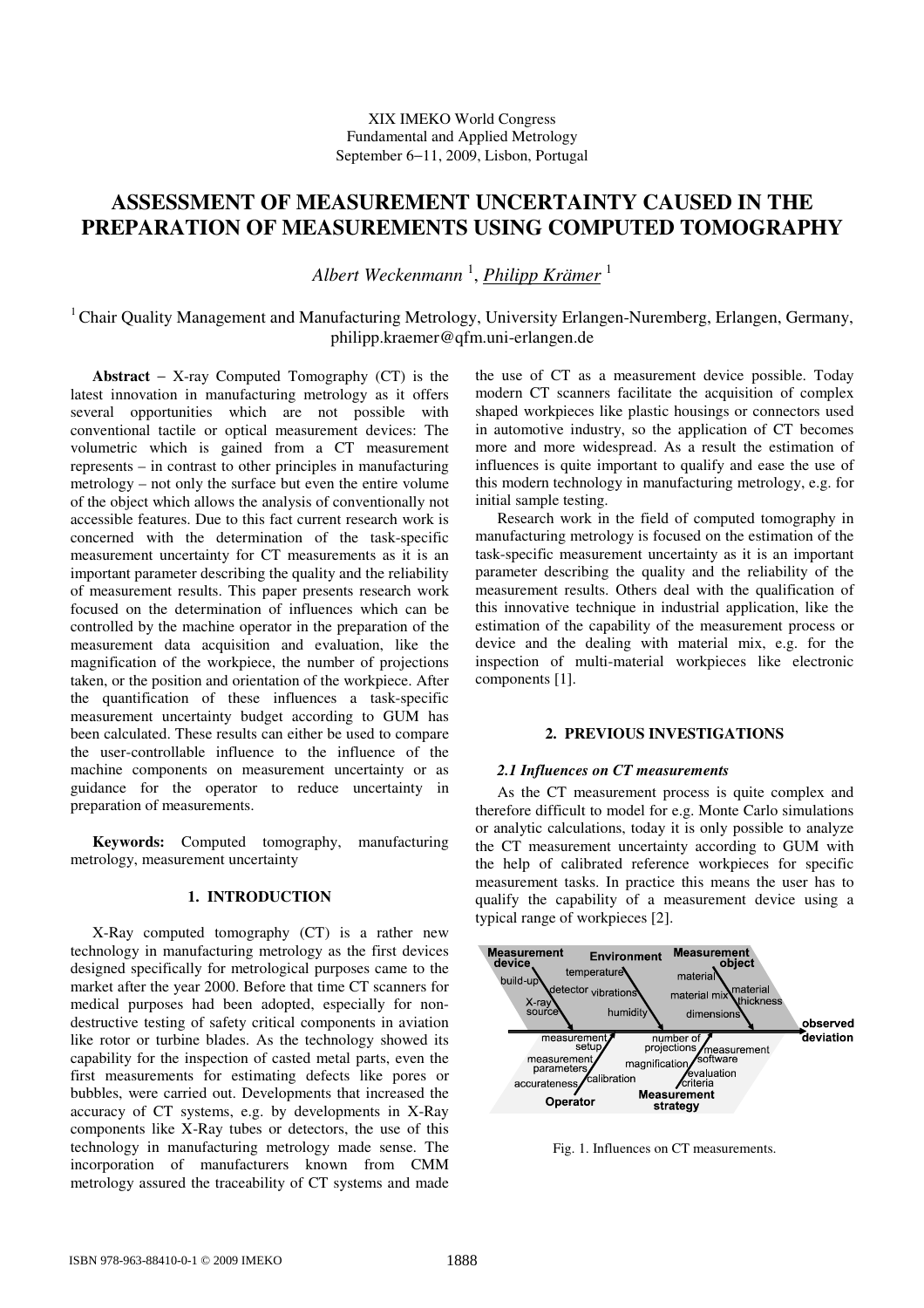Fig. 1 shows some influences on CT measurements which result in measurement deviations. Some of them are known from other coordinate measurement techniques where others are CT-specific. The last ones are the focus of interest of different research projects. This work dealing with the estimation and quantification of CT related influences was up to now mainly focused on the modeling of CT components like X-ray sources, detectors or the configuration of the measurement device itself. Other publications were focused on the influence of the measurement object, e.g. its surface roughness or its geometry [3] [4]. wn from other coordinate measurement techniques<br>ree others are CT-specific. The last ones are the focus of<br>rest of different research projects. This work dealing<br>in the estimation and quantification of CT related ainly focused on the modeling<br>ray sources, detectors or the<br>urement device itself. Other<br>on the influence of the<br>its surface roughness or its

# *2.2 User influence on CT measurements*

When it comes to measurements with today's modern CT measurement devices the user is typically not able to choose the different machine components himself as these choices have been done by the manufacturer. As a result the analysis and understanding of the CT components is vital for setting up measurement devices as it has great influences on the possible accuracy of the device and the achievable measurement uncertainty. So typically the manufacturer tries to increase the possible accuracy as much as possible  $$ always keeping in mind the desired choice of measurement objects, e.g. he decides whether the system is suited for large and heavy engine blocks or small and light-weight plastic connectors.

While the operator of the measurement device has no influence on the used components, he influences the measurement uncertainty of his CT measurements. The control software of the CT offers several parameters for data acquisition, like radiation energy, detector integration time, magnification, orientation of the measurement object, etc. As the choice of these parameters is mainly influenced by the experience of the operator, it is important to determine how much he influences the observed deviations and such the measurement uncertainty. This information may even be magnification, orientation of the measurement object, etc.<br>As the choice of these parameters is mainly influenced by<br>the experience of the operator, it is important to determine<br>how much he influences the observed deviatio the measurement uncertainty and such the possible accuracy.

Previous investigations and publications showed that the position of the measurement object has great influence on the quality of the volumetric model and such the deviations observed. Especially the orientation to the rotation axis and the X-ray beam have been investigated and identified as the X-ray beam have been investigated and identified as main influences mainly due to scattering artifacts. As in today's CT devices flat panel detectors in conjunction with cone beam sources are used the position of the workpiece in the beam (center or border position) and on the detector are to be observed and their influence on the measurement has to be estimated. ay's CT devices flat panel detectors in conjunction with e beam sources are used the position of the workpiece in beam (center or border position) and on the detector are be observed and their influence on the measurement

influence in the preparation of CT measurements and in conjunction with the choice of the measurement parameters, e.g. radiation energy (voltage, current), magnification, detector pixel binning to increase the image intensity or number of projections, the operator here influences the achievable accuracy and as such the uncertainty of the measurements results.

## **3. MEASUREMENTS OF INFLUENCES**

#### *3.1. Investigated influences*

The investigations described in this paper are focused on the following influences the operator typically decides during the preparation of a measurement: he preparation of a measurement:<br>- Orientation of the workpiece

- 
- − Magnification (different voxel sizes)
- − Number of projections or angle increment Number increment between the radiographs

For all investigations it is assumed that the operator chooses the correct radiation energy, i.e. the measurement object is clearly imaged with sufficient contrast.

The orientation of the workpiece is known to have have influence on the measurement deviations as previous publications showed that especially due to scattering artifacts surface parallel to the  $X$ -ray beam are not images as well as those surfaces oriented perpendicular to the beam. Another fact which has not been investigated in detail up to now is the influence of the position of the workpiece on the detector screen and if deviations are larger if the detector screen and if deviations are larger if the measurement object is radiated at the edges of the X-ray beam [5].

The magnification is  $-$  according to intercept theorems  $$ given by the ratio of the source-object distance and the source-detector distance. It results in different voxel sizes, so higher magnifications reduce the observed deviations and as such the measurement uncertainty. Typically larger measurement objects can only be measured with reduced magnification as the workpiece has to fit always on the detector area. The use of raster tomography is a possible solution for this problem but it increases the necessary measurement time. In practice the user has to choose between more accurate measurements and longer measurement time or less accuracy but faster acquisition time.

The number of projections or the angle increment between two projections is responsible for the time needed for the measurement data acquisition. As a result of it users in industry try to reduce the amount of projections to speed up the measurements. According to signal and system theory, for better accuracy of the volumetric model more projections are to be preferred (Nyquist-Shannon sampling theorem). Preparatory work showed the influence on the deviations observed but with more than 800 projections the results could only be increased by less than 10%.



rence measurements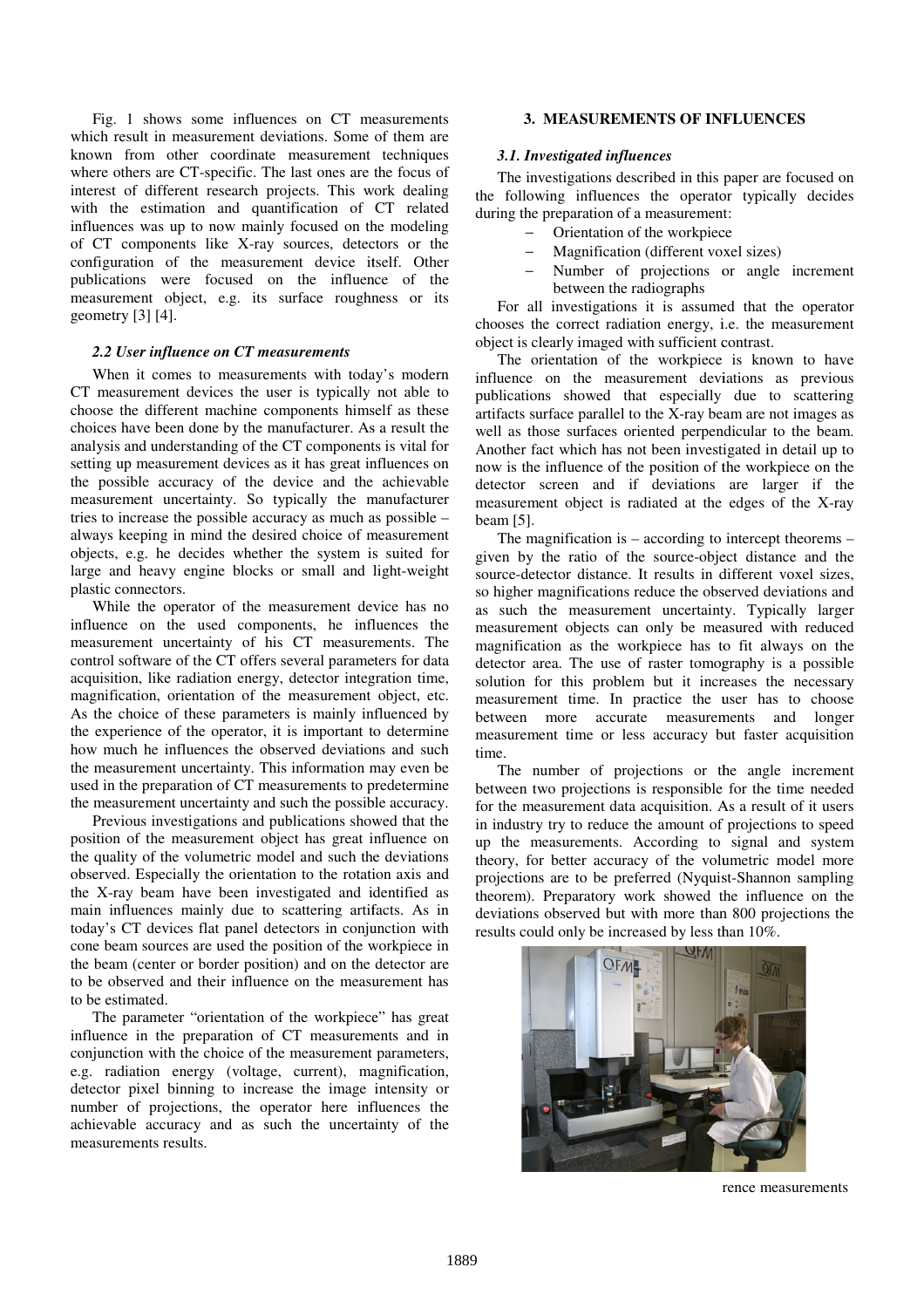#### *3.2. Reference measurements*

For the estimation of user-controllable influences a ball bar has been used as a reference workpiece. Different features can be evaluated at this workpiece, here the focus is on the measurement of the sphere diameters and the distance of their centers, see fig. 3. For CT measurements the diameter is threshold dependent which allows the assessment of the algorithm used in the evaluation software. The distance of the sphere centers is threshold independent which gives information on other influences.



Fig. 3. Ball bar artefact used for investigations.

This artifact has been measured with the optical CMM Werth VideoCheck UA. The resulting values for the diameters and the distance of the sphere centers are listed in table 1 below. These values are used to calculate the deviations of the CT measurements by leaving out the manufacturing deviations of the artifact.

Table 1. Reference values of ball bar.

| Feature                    | Value in mm |
|----------------------------|-------------|
| Diameter sphere 1          | 2.507       |
| Diameter sphere 2          | 2.4913      |
| Distance of sphere centers | 19.8953     |

### *3.3 CT measurements*

For the investigations a Werth TomoCheck CT scanner has been used, its parameters are listed in table 2. All measurement parameters were set using values gained from hands-on experience. This guarantees the practical usefulness when the results from this investigation will be transferred too practical application – either in the laboratory or industry.



Fig. 4.Multisensor CT Werth TomoCheck 200 3D

Table 2. Specification of Werth TomoCheck.

| Parameter                | Value                                 |  |
|--------------------------|---------------------------------------|--|
| Measurement range        | height = $200$ mm,                    |  |
|                          | $diameter = 90$ mm                    |  |
| X-ray source             | micro focus source                    |  |
|                          | $V_{\text{max}} = 130 \text{ kV}$     |  |
|                          | $I_{max} = 300 \mu A$                 |  |
| Detector                 | $1024 \times 1024$ pixels             |  |
|                          | pixel size 50 µm                      |  |
| Magnification            | pre-calibrated, $1 \times -10 \times$ |  |
| Manipulator axes         | air beared.                           |  |
|                          | scale resolution $0.1 \mu m$          |  |
| Additional sensors for   | image processing, fiber               |  |
| multisensor measurements | probe, low-force probe,               |  |
|                          | <b>Foucault</b> laser                 |  |

The ball bar has been measured in different orientations with the parameters described above. The orientations were chosen following ISO 10360-2 but as CT measurements are rotation-symmetrical, the necessary positions can be reduced from six to three, see fig. 5. Additionally the workpiece was placed in inverse orientation, i.e. the bar was flipped over, and the measurements were repeated to determine systematic errors.



Fig. 5. Orientations of the ball bar.

The aim of this approach was to estimate the influence of the orientation and the position of the workpiece in relation to the detector and the X-ray cone beam. The inverse measurement helps to find out if there is an isotropic or anisotropic behavior, i.e. a preferential direction, e.g. caused by distortion of the detected radiographs due to imperfections or a false calibrated detector. Staggering artifacts have been minimized by placing the workpiece center of gravity on the rotation axis, see fig. 5. Otherwise it would rotate during the measurements and such the 2D projection on the detector would show a moving ball bar which causes deviations during reconstruction.

Table 3. Measurement parameters for ball bar measurements.

| Measurement parameter | Value            |
|-----------------------|------------------|
| Acceleration voltage  | 100 kV           |
| Current               | $150 \mu A$      |
| Integration time      | $250 \text{ ms}$ |
| Magnification         | 1x, 2x           |
| Number of projections |                  |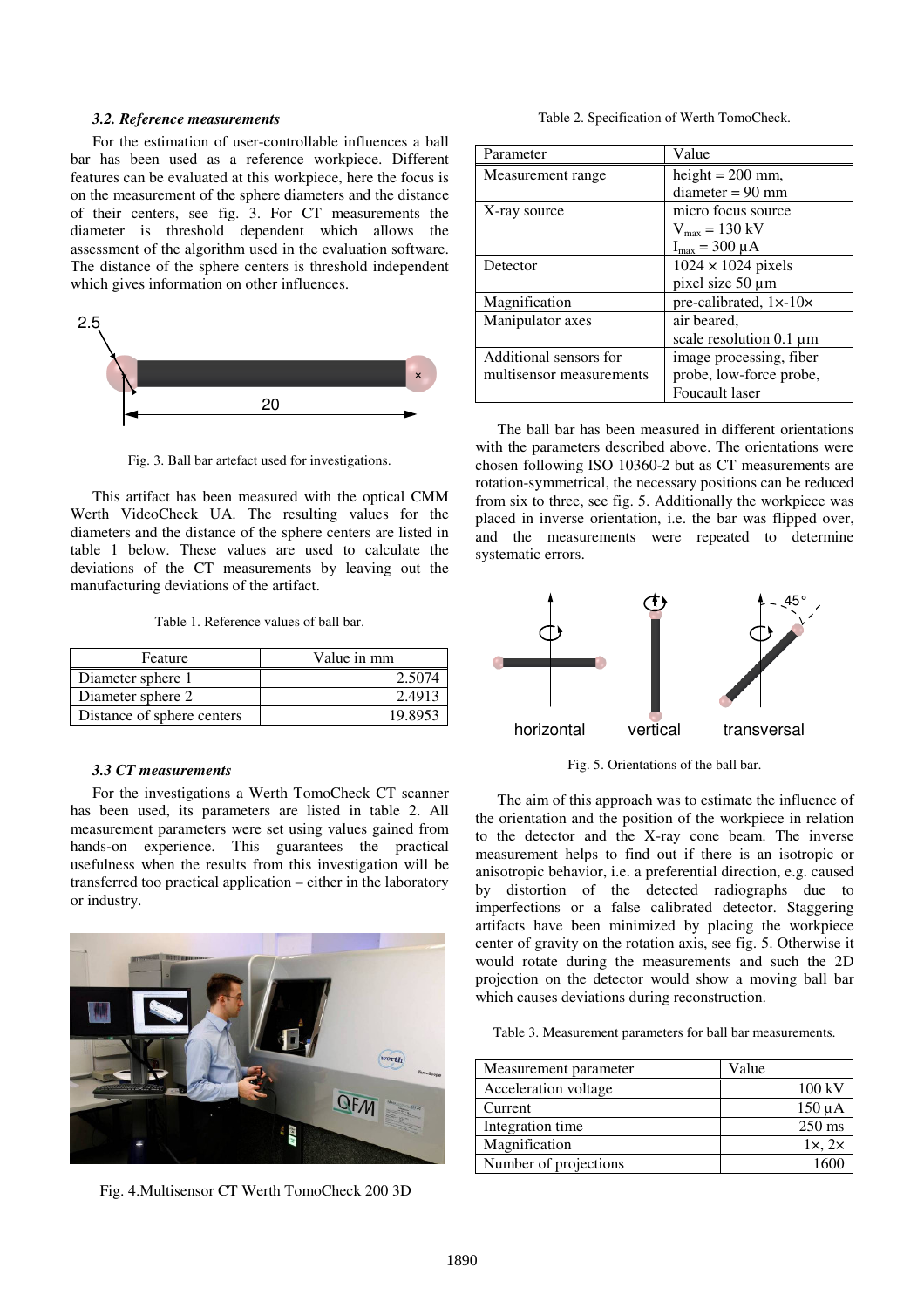### **4. CALCULATION OF MEASUREMENT REMENT UNCERTAINTY**

The measurement uncertainty for the measurement of the sphere center distance has been calculated according to sphere center distance has been calculated according to GUM, see fig. 6. To simplify the calculation a basic linear model of the CT measurement process comprising only the investigated influences was used.



Fig. 6. Determination of the measurement uncertainty according to GUM.

## *4.1 Model of the measurement process*

In order to simplify the calculations the linear model of the CT measurement process described in [6] was used and adopted for the here discussed influences. The resulting analytic model can such be described using (1). ] was used and<br>The resulting<br>). (1)

$$
X_{IND} = h(Y, \delta Y, X1, \dots X_i, \Delta X_{IND}, \delta X_{IND})
$$
\n(1)

with  $X_{IND}$ : indicated value<br>Y: measurand

measurand

δY: deviation of measurand embodiment

The equation has to be inverted which leads to the equation (2) used for the calculation of the measurement uncertainty.

$$
Y = Y_{IND} - X_{Pos} - X_{Mag} - X_{Proj}
$$
 (2)

with  $X_{\text{Pos}}$ : Influence of the workpiece position/orientation

 $X_{\text{Mag}}$ : Influence of the magnification

 $X_{\text{Proj}}$ : Influence of the number of projections

## *4.2 Estimation of influences*

 $X_{\text{Mag}}$ : Influence of the workpiece position/orientation<br>  $X_{\text{Mag}}$ : Influence of the magnification<br>  $X_{\text{Proj}}$ : Influence of the number of projections<br> **4.2 Estimation of influences**<br>
The measurement data have been ana design of experiments to quantify the expected value and the appropriate uncertainty for each influence factor. As the number of measurements is limited due to minimize the measurement time, a rectangular distribution is assumed as probability density function (PDF). More knowledge f repeated measurements will increase the knowledge and such the PDF may change to better represent the measurement results. Fig. 7 shows the volumetric model of ate uncertainty for each influence factor. As the<br>of measurements is limited due to minimize the<br>ment time, a rectangular distribution is assumed as<br>ity density function (PDF). More knowledge from

the ball bar, the fit points (about 1,000 per sphere) are colorcoded to show their deviation from the Gaussian-fitted sphere. The form deviation, i.e. the distance between the fit points and the Gaussian sphere varies from 0.02 mm or less up to 0.07 mm and is mostly dependent on the voxel size of the volumetric record.



Fig. 7. Analyzed volumetric model of the ball bar.

The measurements showed that the magnification which influences the voxel size in the reconstructed volumetric model has influence on the observed deviations. Smaller voxels enhance the measurement results so typically the operator should try to use the highest possible magnification which is typically limited by the size of the measurement object as the object has to fit the detector area.



Fig. 8. Measurement results classified by influences

Figure 8 shows the results for each influence factor and each chosen setting: It can be seen that the number of projections has less influence than expected. A larger image stacks increases the quality of the reconstructed data set but lengthens as well the necessary measurement time. As more than 800 projections reduce the deviations by less than  $5\%$  it seems sufficient to use 800 projections or less depending on the tolerances to be observed. As a result of it the measurement executes faster and the costs for it are reduced due to less machine time.

The positioning of the workpiece in the measurement volume is vital for the quality of the measurements. Artifacts caused by the orientation of the workpiece, e.g. by wobbling, have to be avoided.